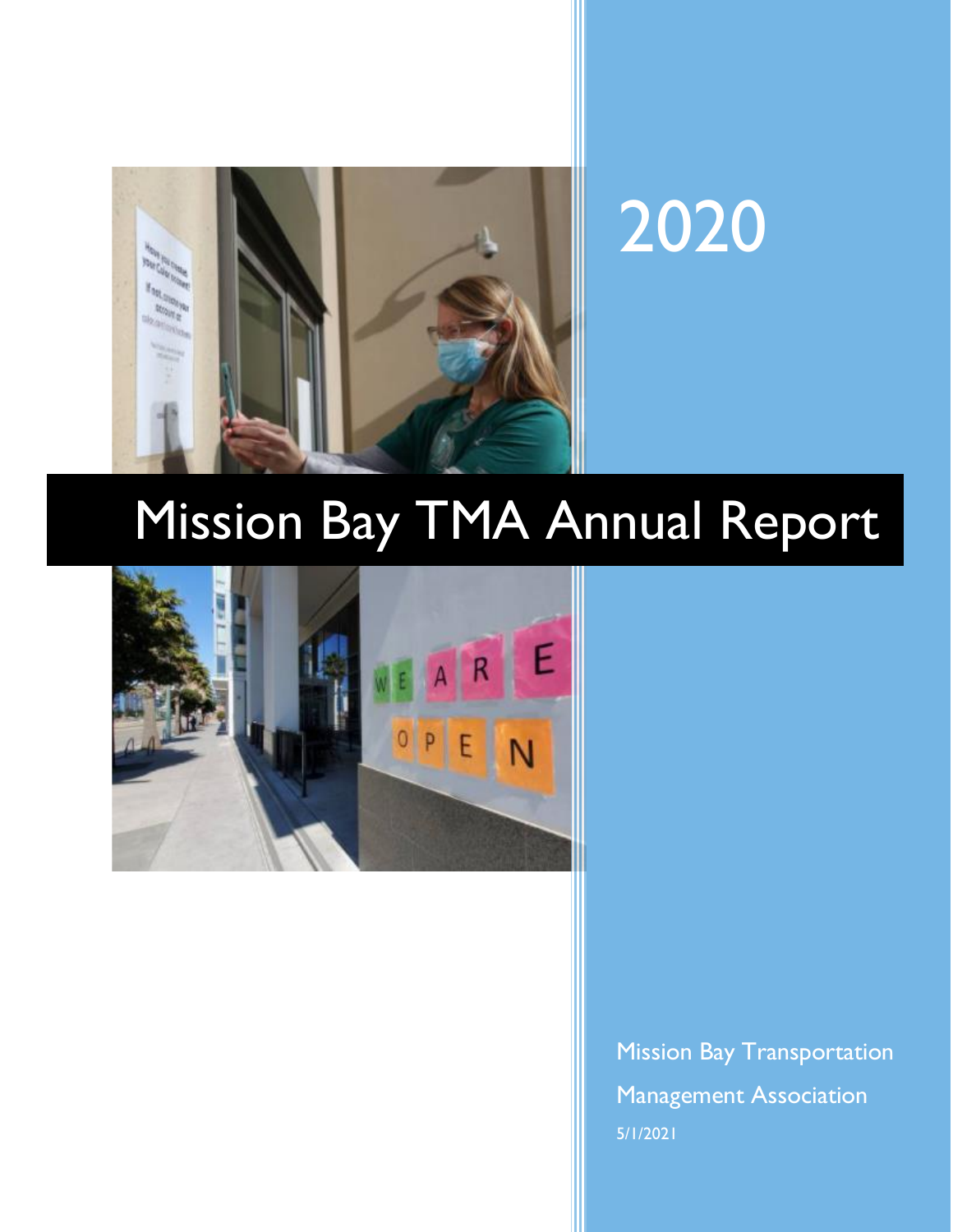#### *Executive Summary*

Only a few parcels and public spaces in Mission Bay were yet to be developed as of the end of 2020. A new K-8 public school is the largest of these future projects; a small footprint commercial office/lab of some 60,000 SF is another. Both will be constructed on Owens Street.

Another handful of parcels will be complete in 2021: a 250-room hotel at the north end of Mission Bay; two office buildings totaling over 400,000 SF adjacent to Chase Center; and UCSF facilities on Illinois St with over 500,000 SF.

Altogether, completion of these pending and planned projects, plus several parks and other public spaces remaining, will mark full buildout of the 300+ acre Mission Bay Project.

Due to reduced business occupancies, closures and construction delays from the 2020 Covid-19 pandemic, the daily employee population of Mission Bay decreased appreciably. Of the approximate 10,000 employees working in non-UCSF commercial properties in Mission Bay, only essential workers were allowed and/or required to work on-site from mid-March through year-end. Essential workers account for an estimated 15 to 20% of this work force. Mission Bay's residential population remained stable at some 9,600 residents.

UCSF 's population, in contrast, did grow in early 2020. Its student population grew from 1,200 to 1,383; the number of faculty and staff grew from 6,700 to 8,771; the patient population increased from 1,575 to over 2,200 per day. Its residential population remains stable at about 1,000. UCSF estimates that from mid-March through December, their daily population decreased significantly as non-essential services were cancelled and fewer faculty, staff, students and patients traveled to Mission Bay on a daily basis. This trend started to reverse towards the end of 2020. However, some 40% of the UCSF work force continued to commute to work each day in essential roles; another 48% worked remotely and onsite in a 'hybrid' model. The drive alone rate for UCSF employees did not change in 2020, as workers continued to use public transit, including MB Shuttle.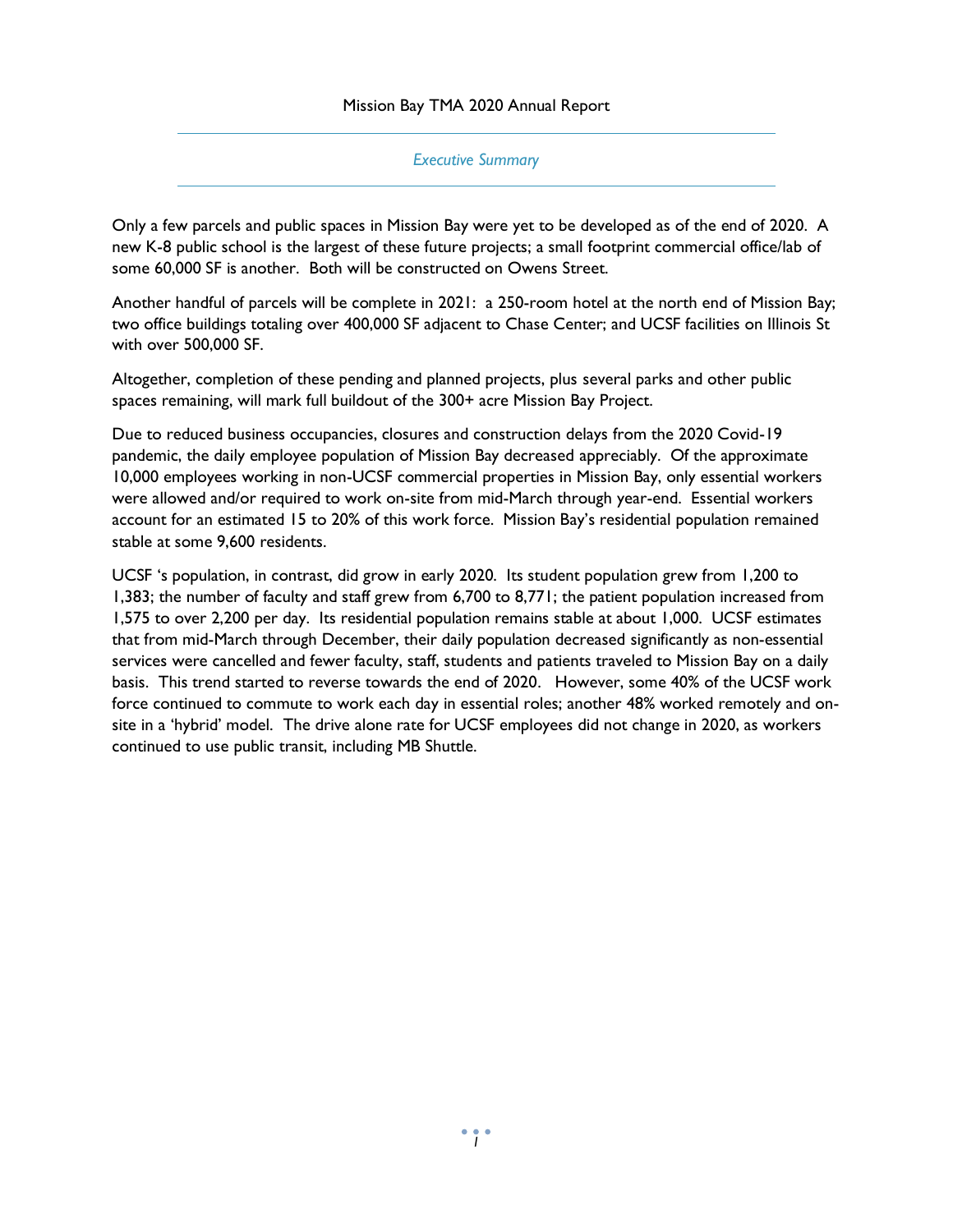*Transportation Services* 

#### **SFMTA.**

The long-awaited Central Subway has yet to open. This new service has the greatest potential to change travel behavior for Mission Bay employees, residents and visitors with frequent, all-day/evening weekend service running along a dedicated right of way between Mission Bay, Market Street (BART and Muni hubs); Union Square and beyond. The travel time between Mission Bay and these destinations/origins should be shorter and delays due to traffic and construction fewer; all contributing to greater reliability and flexibility for users.

SFMTA reconfigured its 22 Fillmore bus line in 2020 to serve Mission Bay from 16th St. BART. This service replaced the 55 bus route with similar service. Muni limited its bus service to key corridor routes throughout the pandemic.

Muni Metro light rail service was suspended in mid-March. The J, K, and T which serve Mission Bay were all non-operative for the balance of 2020.

#### **Caltrain & BART.**

Both Caltrain and BART light rail systems greatly reduced the number and frequency of trains operating from the start of the pandemic through year-end.

Ridership on all of these public transit systems was down by more than 90% as only essential workers commuted on a regular basis and many opted to drive instead of risk exposure to disease on public transit. By year-end, ridership had increased ever-so-slightly on all transit properties.

#### **Mission Bay Shuttle.**

2020 began with record ridership. Customers responded immediately to the improved safety at new stops at Civic Center and Powell Stations as well as in more direct, faster routing. Based on the first two months, shuttle ridership would have exceeded our peak years of 2015-2016. Then, in mid-March, Shelter in Place orders were issued. Only essential workers and businesses were allowed and the majority of Mission Bay's normal commuters disappeared.

| Year | <b>January Boardings</b> | <b>February Boardings</b> |
|------|--------------------------|---------------------------|
| 2015 | 28,618                   | 28,548                    |
| 2016 | 29,242                   | 28,188                    |
| 2017 | 26,866                   | 26,588                    |
| 2018 | 22,676                   | 20,367                    |
| 2019 | 25,624                   | 25,654                    |
| 2020 | 33,110                   | 33,425                    |
| 2021 | 4,417                    | 4,704                     |

The majority of riders Mission Bay Shuttle carried in 2020 were essential workers employed by UCSF and Kaiser medical facilities. Pre-pandemic, our East and Transbay routes were our highest ridership routes, with close to double the riders of our West route. Since the pandemic, the West route has become the highest ridership route, in line with its service to both medical facilities.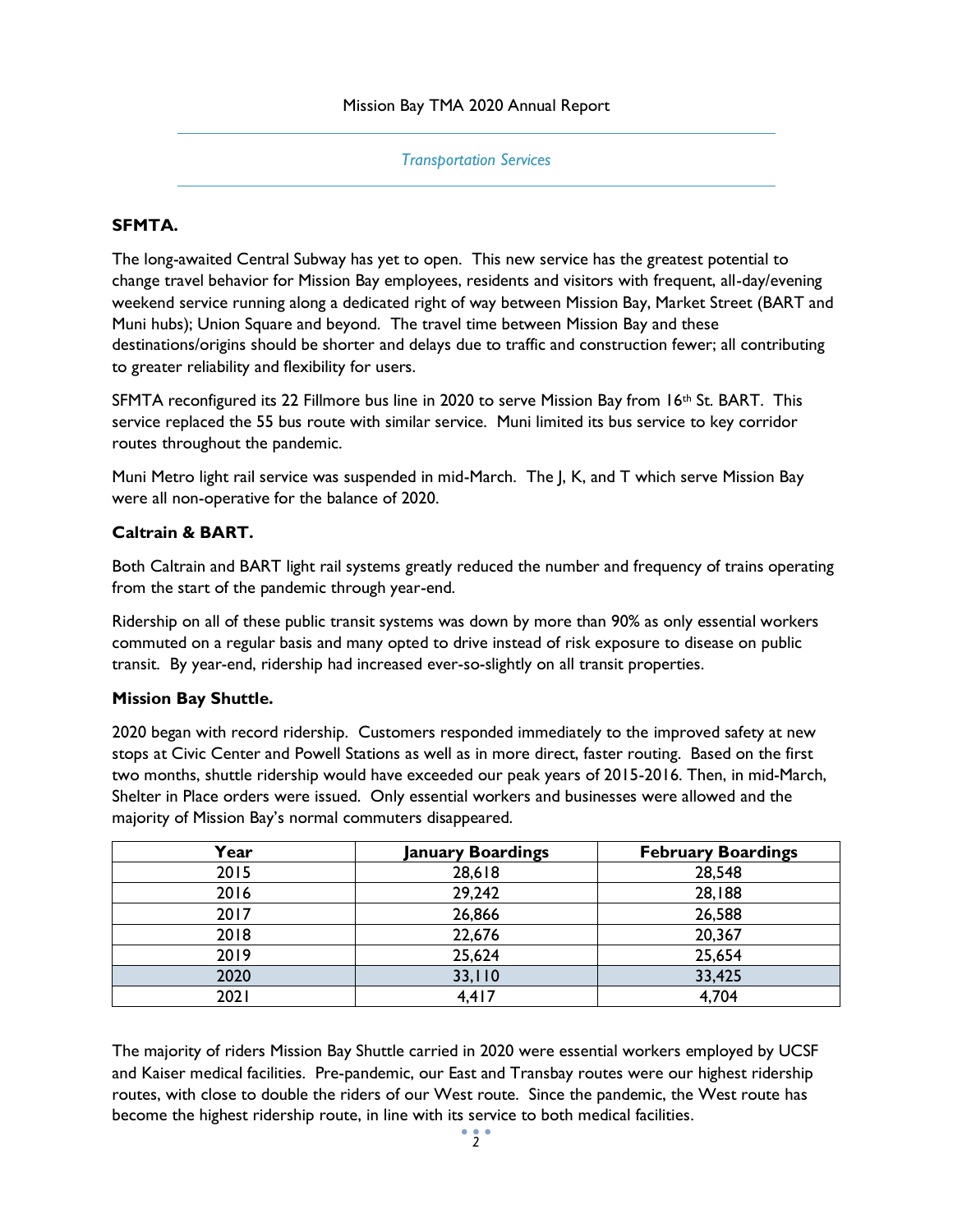| <b>Ridership By Route Changes 2019-2020</b> |       |          |        |                 |                 |       |
|---------------------------------------------|-------|----------|--------|-----------------|-----------------|-------|
| Month                                       | 2019  |          |        | 2020 (Pandemic) |                 |       |
|                                             | East  | Transbay | West   | <b>East</b>     | <b>Transbay</b> | West  |
| October                                     | 1.924 | 1.354    | 6,204  | 1,572           | .497            | 2,236 |
| November                                    | 9.629 | 9.858    | 4,866  | .368            | .336            | 2,026 |
| December                                    | 7,881 | 8,360    | 4, 131 | ,265            | .031            | 1,680 |

Mission Bay Shuttle responded to the pandemic with enhanced safety and bus cleaning protocols, following those adopted by most transit providers. Every other row of passenger seating was blocked off to assure adequate social distancing and mask-wearing on shuttles was mandatory. Initial cutbacks in service were restored in June to ensure adequate capacity for those essential workers using our service. Ridership grew very incrementally beginning in June with 3,529 boardings, reaching a high of 5,639 in October.

#### **SPIN E-Scooters.**

Recognizing that many essential workers in Mission Bay have shifts that begin or end at times when the Shuttle or public transportation isn't running, the TMA partnered with SPIN to offer low-income employees free electric scooter rides as an alternative during the pandemic. The program offers unlimited free rides of up to 30 minutes to low-income employees (defined as those earning less than \$50,000/year). MBTMA serves as the liaison for this program, conducting marketing, collecting, and approving applications for enrollment. *To date, all but two of the 24 enrollees are UCSF employees*. Since October, the five most active participants have used their access to e-scooters for some 227 trips totaling 324 miles. The average trip length is 1.6 miles; the average time is about 11 minutes.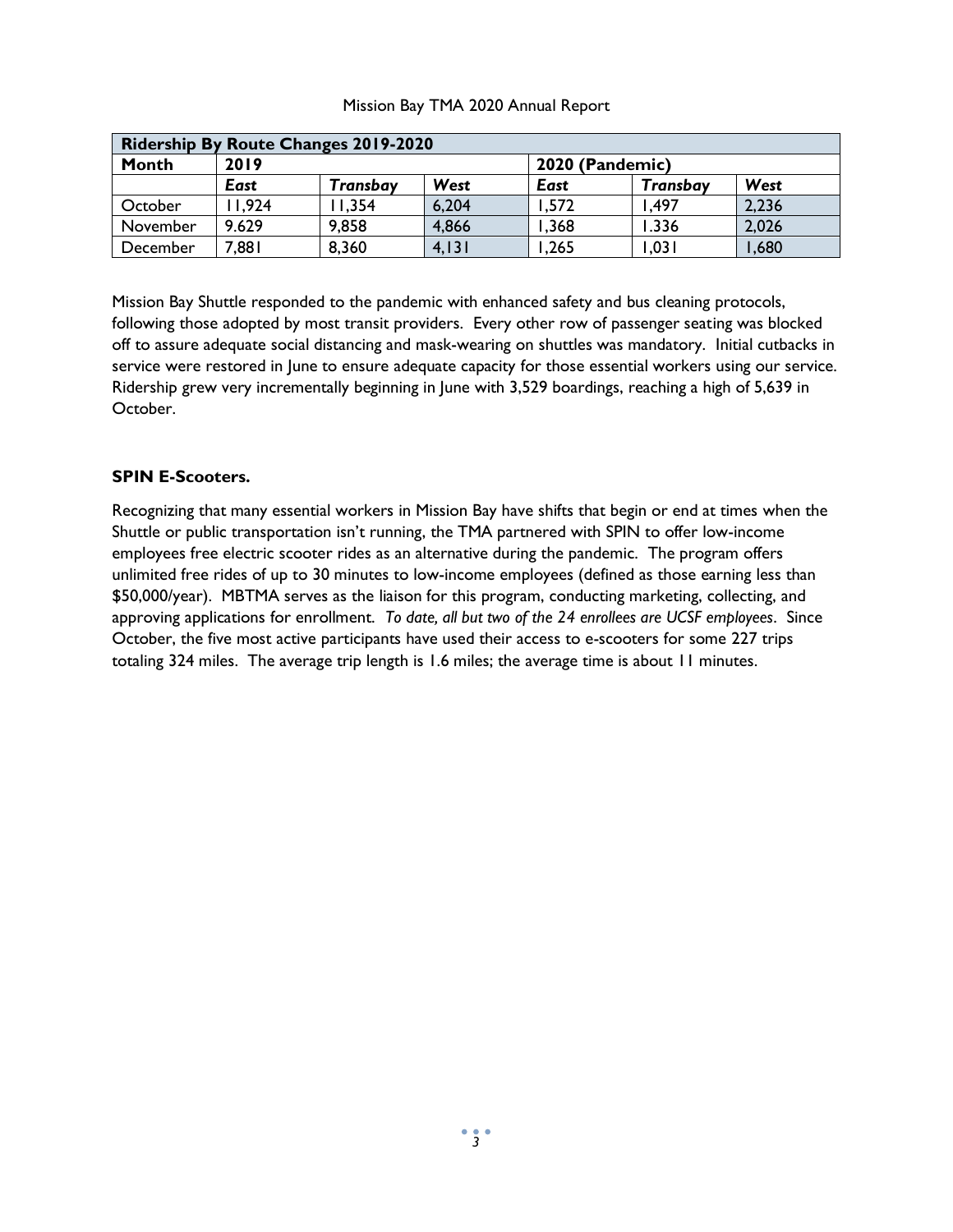#### *2020 Survey*

We reconfigured our annual survey in 2020 to gain an understanding of how work and commute patterns changed in 2020. We were curious about the community's perceptions around using public transit and how their use of transportation services have changed due to the COVID-19 pandemic.

Understandably, response rates were low in both our residential and employee survey groups. However, we feel the responses do reflect ridership trends and our general observations. Based on these, vaccinations and what employers are tentatively planning, we expect ridership to increase only somewhat (10 to 15% over current levels) in 2021. As of this writing, it's doubtful we will see daily commuters at pre-pandemic levels in the foreseeable future as more people will work remotely either part time or fulltime, and those who do come to a work site may have assigned days and hours.

#### **Residential Responses (44)**

| <b>Work Location</b>        | <b>Before the Pandemic</b> | During the Pandemic |
|-----------------------------|----------------------------|---------------------|
| <b>Worked Downtown</b>      | 37.5%                      | 10%                 |
| Worked in Mission Bay       | 20%                        | 2.5%                |
| Worked in SOMA              | 2.5%                       | 0%                  |
| Worked in Other Parts of SF | $0\%$                      | 7.5%                |
| <b>Worked Outside of SF</b> | 7.5%                       | 0%                  |

By spring-summer, 2021, some 13% of residents expect to be working from home more often; 45% expect to be working from home about the same as they currently do; 48% may work from home less often. Some 50% of residents expect to work at a regular work site more often; 20% expect to work at a normal work site less often; 29% expect to work on-site about the same as they currently do.

The survey asked about the use of transit options during the last 3-4 months.

| <b>Mode</b>       | <b>Haven't Used</b> | <b>Rarely Used</b> | <b>Use Monthly</b> | <b>Use Weekly</b> |
|-------------------|---------------------|--------------------|--------------------|-------------------|
| <b>MB Shuttle</b> | 59%                 | 9%                 | 15%                | 15%               |
| Muni              | 65%                 | 25%                | 3%                 | 6%                |
| <b>BART</b>       | 89%                 | 10%                | 0%                 | 0%                |
| Caltrain          | 96%                 | 3%                 | 0%                 | 0%                |
| Lyft or Uber      | 61%                 | 25%                | 6%                 | 6%                |

Respondents were also asked about their degree of comfort using various transportation modes.

| Mode                 | <b>Currently</b> |                      | <b>Post Pandemic</b> |               |          |
|----------------------|------------------|----------------------|----------------------|---------------|----------|
|                      | <b>Would Use</b> | <b>Would Not Use</b> | <b>Would Use</b>     | Would Not Use | Not Sure |
| <b>MB Shuttle</b>    | 67%              | 32%                  | 84%                  | 30%           | 12%      |
| Muni                 | 40%              | 60%                  | 65%                  | 6%            | 28%      |
| <b>BART/Caltrain</b> | 38%              | 68%                  | 61%                  | 16%           | 22%      |
| Lyft or Uber         | 51%              | 48%                  | 62%                  | 18%           | 18%      |
| Shared Bikes,        | 29%              | 70%                  | 30%                  | 53%           | 15%      |
| Scooters             |                  |                      |                      |               |          |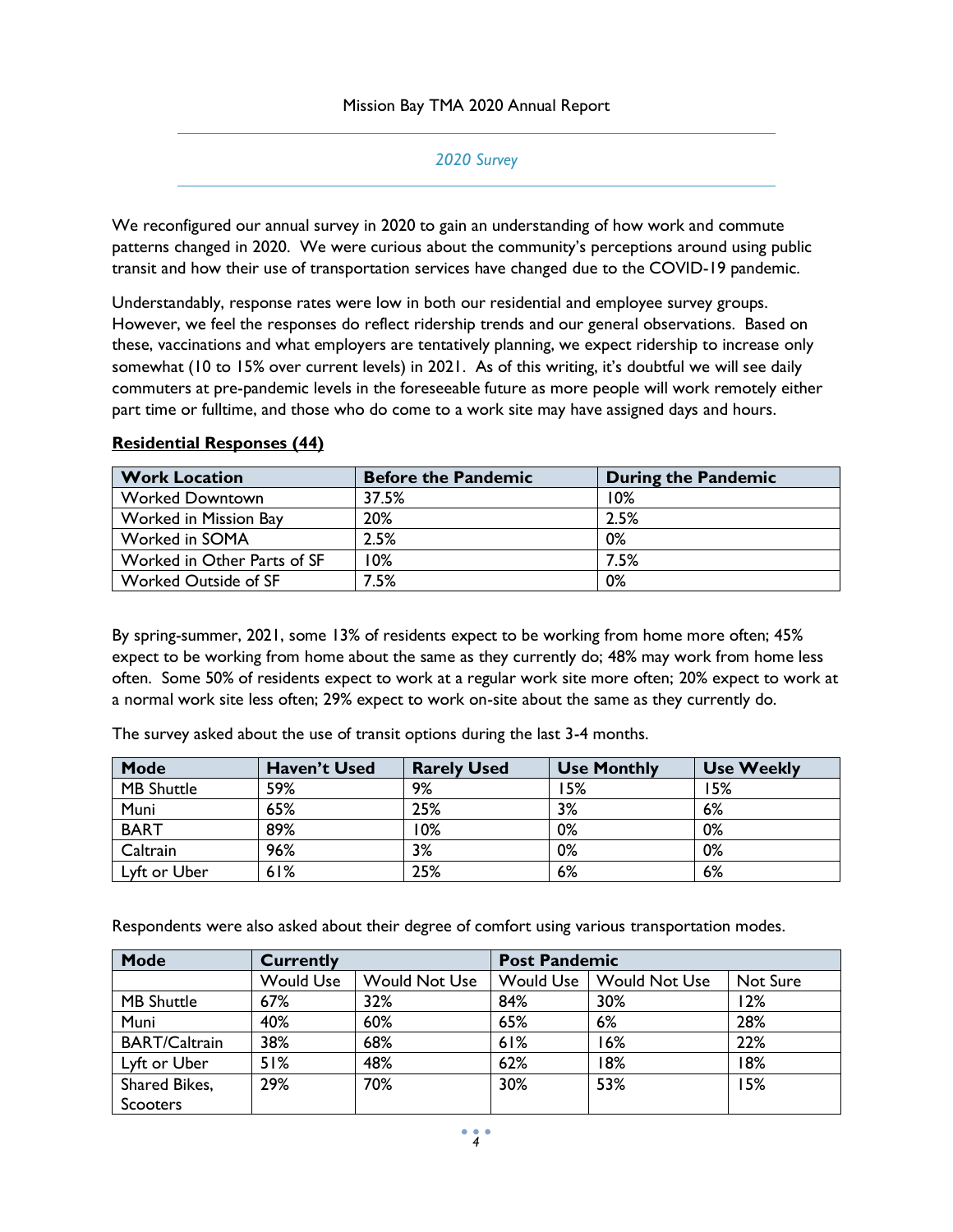Some 60% of residential respondents own a vehicle, and of those, 52% report they are driving more often than in pre-pandemic times; 40% are driving less often; and 8% are driving about the same.

General comments included:

- The Shuttle is used for more than just work trips
- After vaccinations are widespread, some people will use the shuttle 3-4 times a week
- Riders appreciate the protocols on public transit

#### **Employees (16)**

Prior to the pandemic, 87.5 of respondents worked on-site in Mission Bay and 12.5% worked a hybrid (some time in the office, some time at home). Since the pandemic, 37.5% still report to work in Mission Bay daily; 12.5% work on-site once or twice a week; and 37.5% are working from home. Over 6% are no longer employed; another 6.2% work a different 'hybrid' schedule. This unemployed correlates to the 6.8% Bay Area-wide unemployment rate.

Asked about the future, 50% of respondents expect to continue their current patterns indefinitely; 10% expect to work remotely more often; and 40% expect to work from home a little les often.

Employees were also asked how comfortable they will be using various transportation modes postpandemic.

| <b>Mode</b>                   | <b>Would Use</b> | <b>Would Not Use</b> | <b>Not sure</b> |
|-------------------------------|------------------|----------------------|-----------------|
| <b>MB Shuttle</b>             | 80%              | 20%                  | 0%              |
| Muni                          | 53%              | 7%                   | 38%             |
| <b>BART/Caltrain</b>          | 53%              | 0%                   | 46%             |
| Lyft or Uber                  | 57%              | 7%                   | 35%             |
| <b>Shared Bikes, Scooters</b> | 28%              | 21%                  | 50%             |

56% of employee respondents own a vehicle. Of those, 33% are driving more than they did before the pandemic; 44% are driving less, and 22% are driving about the same. Some 25% are driving to work more often; 37% less often and another 37% are driving to work at the same level as pre-pandemic.

Comments included looking forward to post-pandemic times and eventually using the shuttle and other transit once or twice a week.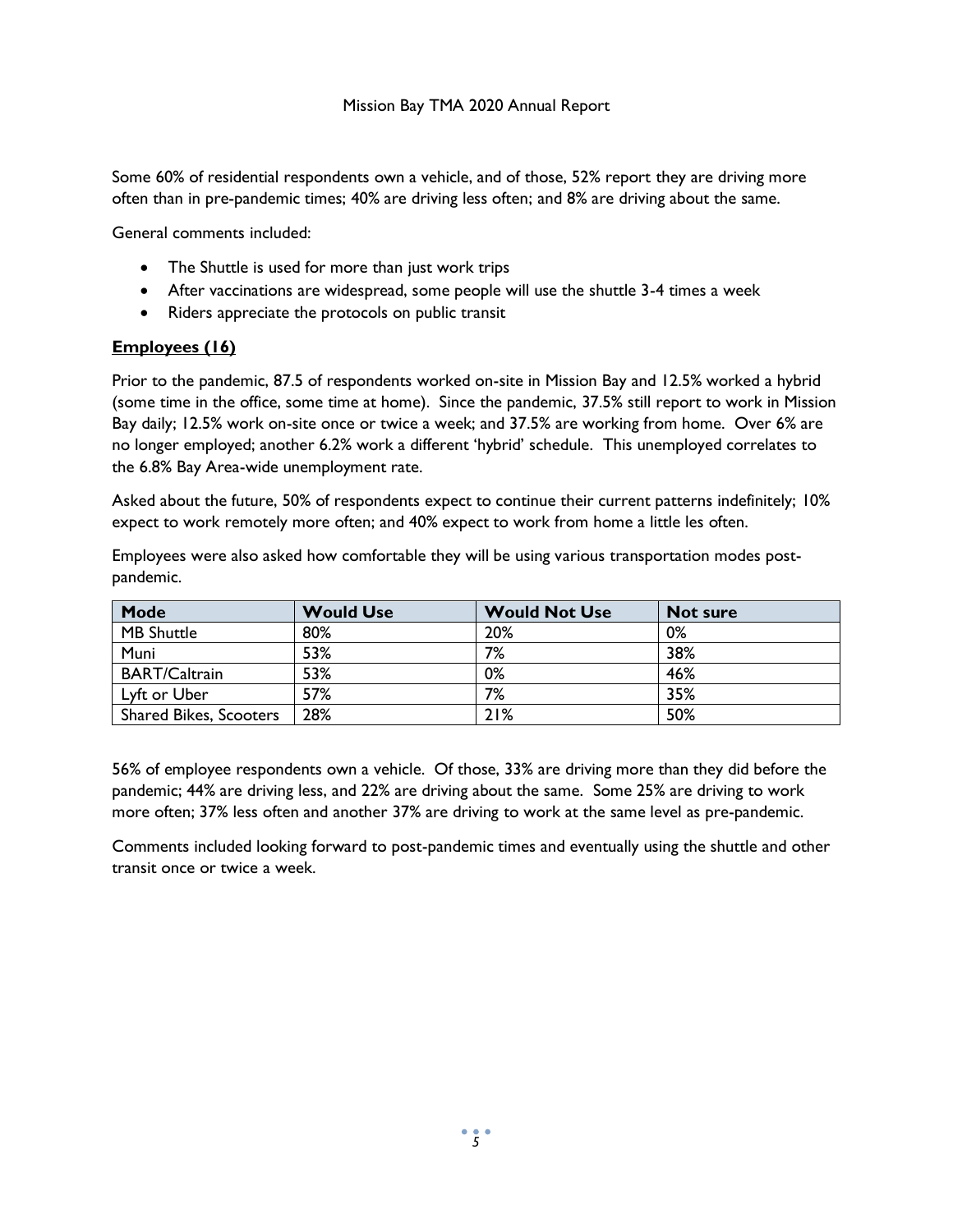#### *TDM Strategies & Measures*

The 1999 Transportation Systems Management Plan for Mission Bay, via agreements executed by the City and County of San Francisco, the Redevelopment Agency (now OCII), and the Master Developer, requires a combination of both general strategies and specific TDM measures.

In pursuit of the MBTMA's purpose to reduce SOV trips to and from Mission Bay, the shuttle has always been **free and open to the public**.

Financial participation is mandatory for all residential and commercial properties in the Mission Bay Development Area, with two exceptions. Low income residential properties are not assessed, and City and State agencies have the option to exempt themselves from the requirement; both the City and UCSF do so. The SFMTA Shuttles program, established in 2014, also requires free public access in order to be exempt from stop fees.

#### **Coordination Strategies & Measures**

- *Develop services, facilities, incentives and policies that make public transit the preferred means of access to Mission Bay*
- *Ensure that activities are coordinated with other transportation interests in and around Mission Bay as well as with existing activities in the Greater Downtown Area*
- *Make recommendations for bicycle parking in Mission Bay common areas that is both accessible and efficient.*
- *Work with transit agencies to provide employees working in Mission Bay with the opportunity to purchase discounted fares through transit vouchers as a financial incentive for avoiding SOV travel*

We work primarily through three avenues to accomplish the above goals. The first is the provision of the Mission Bay Shuttle, which provides the essential 'last mile' connection for employees and the 'first mile' connection for residents.

The second avenue is our website, which has thousands of visitors each year. Even in the 'down' year of 202, we had over 24,000 users who averaged nearly 2.5 minutes per visit on our site. The website is used to communicate not only about shuttle specifics (e.g., schedules, route maps), but provides important updates and links to SFMTA, Caltrain, BART, ride-share and other services.

The third avenue is our participation in community and transportation-related activities. This allows us to share information about transportation-related projects and issues with our local Mission Bay community as well as to provide input on behalf of our local community to SFMTA, Caltrain, SFCTA, and others on both proposed transportation and development projects and plans. In addition, we work closely with new employers moving into Mission Bay to make sure their employees are aware of the shuttle and other alternative choices; we also participate in employer fairs and events which gives us an opportunity to meet directly with employees to help them plan a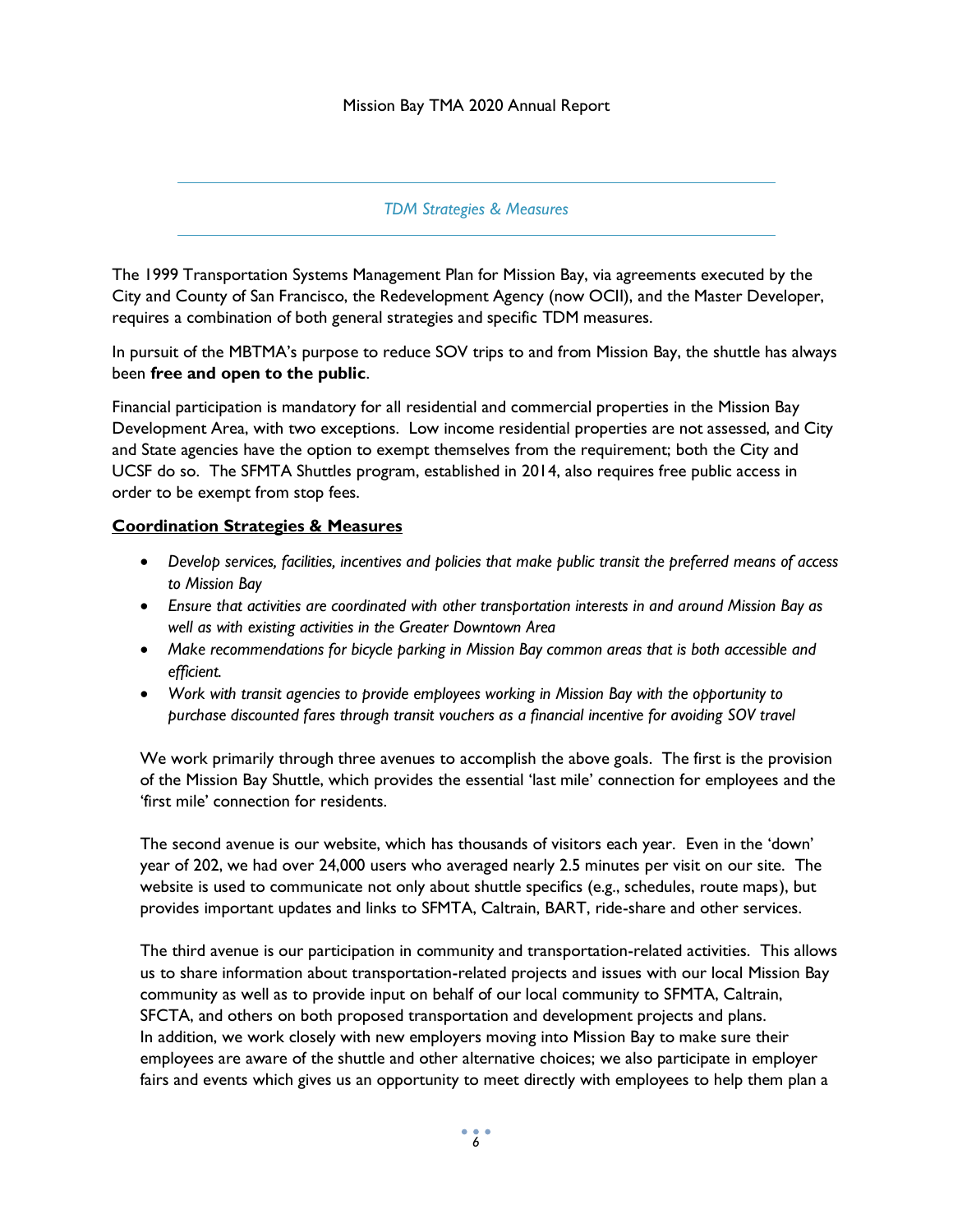better commute, answer questions, conduct mini surveys and gain other valuable customer feedback about our programs and services.

# **Education, Marketing & Promotion Strategies**

- *Promote, encourage and facilitate the use of ridesharing, bicycling and walking*
- *Disseminate transit, pedestrian and bicycle route information.*
- *Collaborate with the Port and others in ongoing studies of the feasibility of expanding regional ferry services and providing efficient access to/from Mission Bay.*
- *Offer Guaranteed Return Trip at no cost if an emergency requires earlier or later departure.*

We promote these alternative modes on our website by providing links to various service providers, maps, schedules and special promotions. We also participate on committees purposed with planning transportation service expansions in or near Mission Bay (such as the East Bay Ferry service). By virtue of their location within the Mission Bay Project Area and TMA participation, all employers are automatically enrolled in the Guaranteed Ride Home Program.

We also advocate for public policies and programs designed to enhance and expand the transportation network in ways which are equitable, efficient, and practical, as well as build necessary infrastructure for the future.

## **Parking Management**

• *Support parking management for commercial uses that, among other things, discourages SOV parking and encourages use of carpools and shared parking in lots serving mixed land uses.* 

## **Flexible work time/telecommuting**

• *Provide tenants with information to assist in exploring and developing alternative work schedules including telecommuting. Provide owners and tenants with information regarding peak travel periods to help in developing alternate work schedules.*

Mission Bay TMA does not have the authority to regulate or have a voice in private parking or employers' work scheduling policies. We do share information that educates them on the benefit of parking management and alternative work schedules.

# **Annual Survey**

• *Conduct an annual survey of employee commute patterns among tenants in Mission Bay. Produce and submit an Annual Report.*

The results of the 2020-21 survey are described earlier in this document; this also serves as the 2020 Annual Report.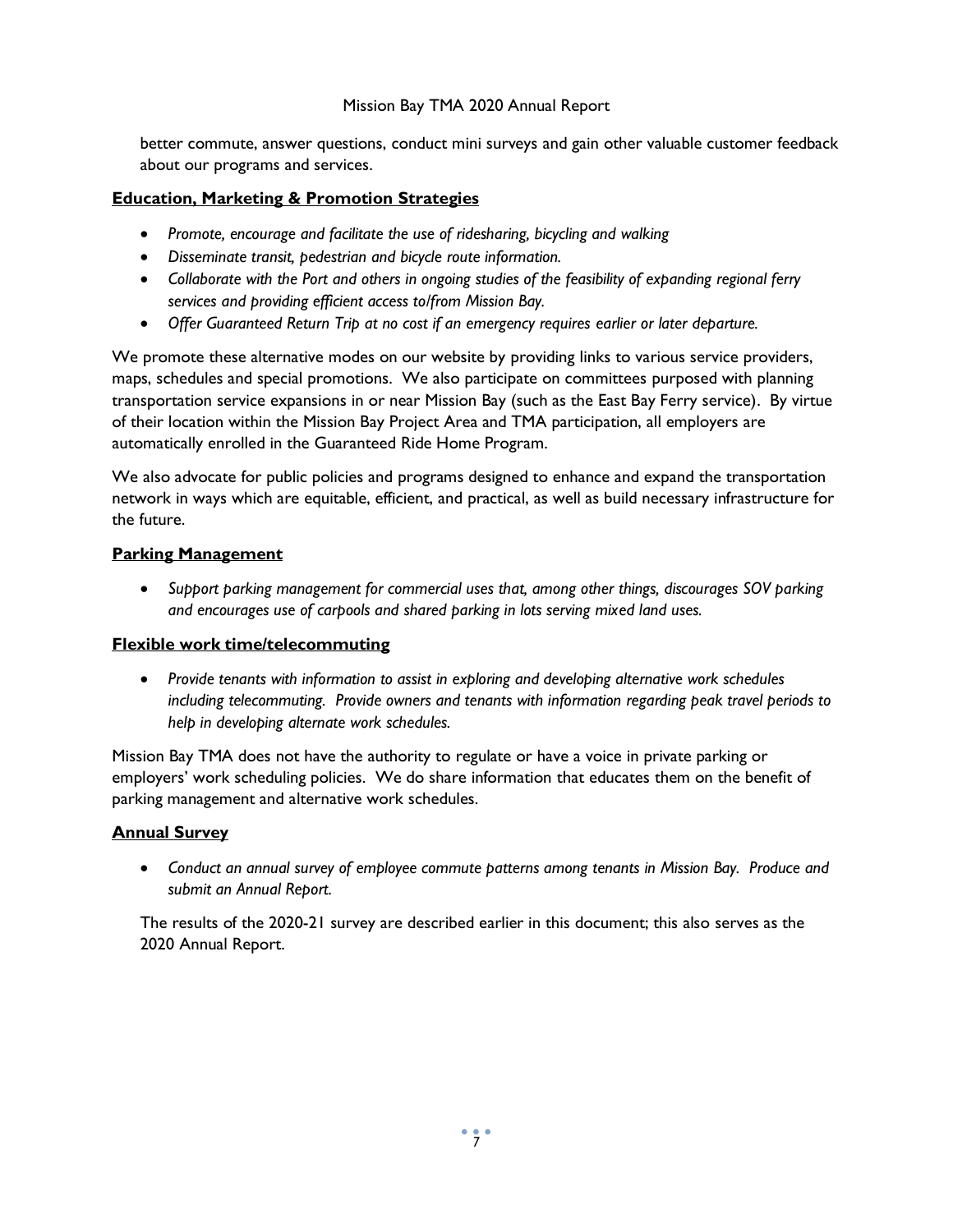#### *Future Planning*

As of this writing (spring, 2021) much is still uncertain. The pandemic is still very much present, although vaccinations are now available and over the next three months, most people who want the vaccine, should be able to get it. California just announced it will ease most restrictions in mid-June.

This downturn is unlike any previous one. According to the Bay Area Council's Economic Institute, the Bay Area lost over 425,000 jobs in the past year and sectors such as leisure and hospitality are down over 48%. Most other sectors have dropped to 2015-2016 employment levels. Overall, the unemployment rate in the Bay Area of 6.8% is double what it was pre-pandemic and the labor fore shrank over 6% in the past year.

There is an exodus from San Francisco to other parts of the Bay Area and California where homes are more affordable and spacious. The rental housing market in San Francisco has all but collapsed with rents down by as much as 30% and landlords offering incentives of free rent for multiple months.

Employers are tentatively making plans for some employees to return to work between June and the end of the year, although no one expects to bring back 100% of their employees. The pandemic accelerated trends such as WFH (work from home) and many companies will implement hybrid work schedules where employees rotate days on site to control densities in the workplace. Many companies, particularly in the tech sector, have adopted a permanent WFH structure for those who want it.

While no one yet knows what the future looks like, we do know it will be quite different than at any time in the past.

- Will workers return to the office more than occasionally (especially now that their commutes are much longer)?
- Will employees (and residents) feel comfortable riding transit in close proximity with other strangers? Will they feel comfortable on transit for longer commutes?
- Will they be willing to be in crowded conditions such as bars and restaurants and indoor entertainment venues?
- Will they be willing to work alongside people not in their 'bubbles' or who are not vaccinated?
- To what extent will education be 'by zoom' instead of in-person? How will work, classrooms, dining and other spaces be reconfigured to provide comfortable, safe 'distancing' and will these be lasting or temporary? What new norms will evolve and how, in particular, will these changes impact women in the workforce, who to date, have been the most adversely affected?
- Will employers mandate vaccinations for those working on site?

If current shuttle ridership trends offer a glimpse of the future, we would speculate that for the remainder of 2021, only a handful of people who are not essential workers will return to a daily schedule. The pre-pandemic WFH rate in Mission Bay has held at 25-28% for the past few years; all indicators point to a 35-45% WFH rate in the future, and perhaps even higher. Based on what we know today, we don't believe peak hour commuting will return to pre-pandemic levels anytime soon, if ever.

The sheer volume of unknowns is unprecedented. This represents a tremendous challenge as we plan for the future.